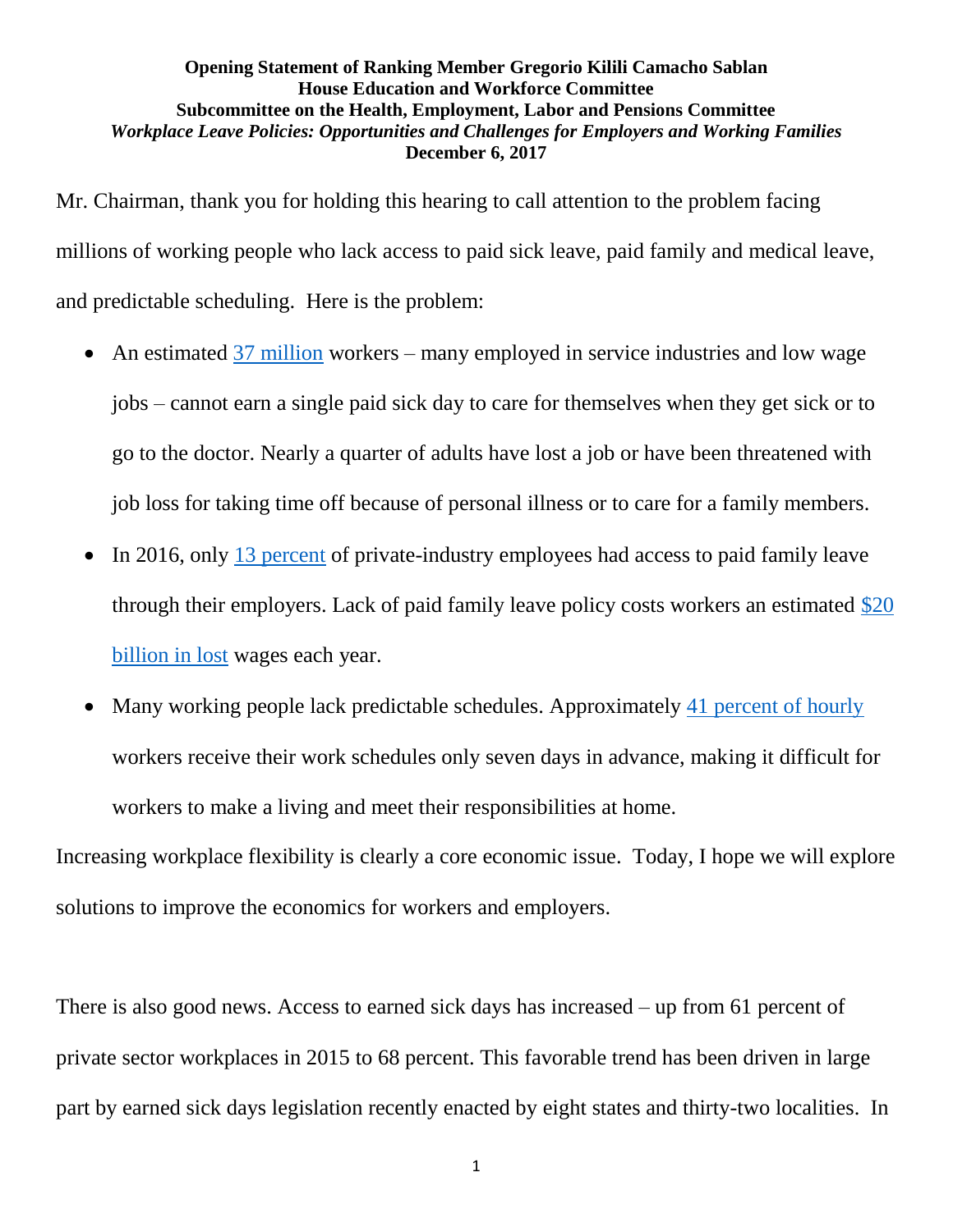2016, an Obama administration Executive Order provided over one million federal contract workers with up to seven paid sick days. However, there are no federal laws providing for or requiring employers to provide employees with paid or unpaid sick days.

*The Healthy Families Act*, H.R. 1516, introduced by Representative DeLauro and which I am a cosponsor, establishes a worker's right to earn paid sick leave by providing one hour of sick leave for every 30 hours worked, up to 56 hours per year.

Paid sick days can save employers, taxpayers, and families' money while promoting healthier workplaces and communities. Workers without paid sick days are more likely to report going to work with a contagious illness, like the flu, and risk infecting others. Parents without paid sick days are more than twice as likely as parents with paid sick days to send a sick child to school or day care.

The Family and Medical Leave Act of 1993 (FMLA) provides up to 12 weeks of unpaid jobprotected leave for key family caregiving responsibilities, such as the birth and care of a newborn or the care of a family member with a serious health condition.

But the vast majority of the private sector workforce doesn't have access to paid family leave. According to the Bureau of Labor Statistics, only about 15 percent of workers have access to paid family leave through their employers.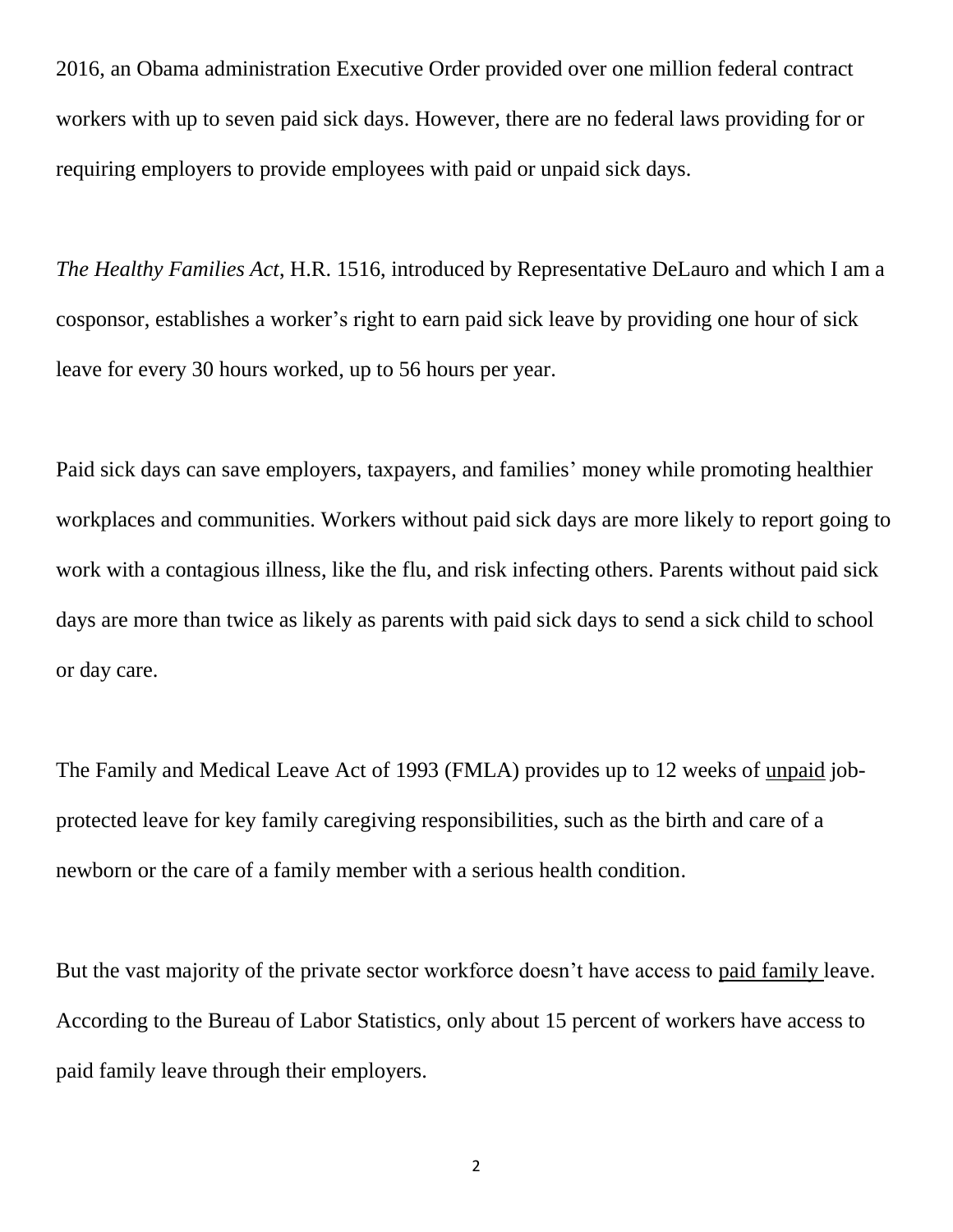*The FAMILY Act*, H.R. 947, also introduced by Representative DeLauro and which I cosponsored, addressees this problem. It guarantees workers twelve weeks of paid family and medical leave, financed through a social insurance program funded by both employees and employers who each make a contribution of two-tenths of one percent of wages. In return, workers would receive two-thirds of their wages during eligible family leave. Mr. Chairman, I am also concerned about two legislative proposals that merit careful scrutiny. One proposes a paid leave tax credit of 12 to 25 percent. This may sounds like an attractive inducement but there is little evidence that this will incentivize employers who do not already have a paid leave plan to create one. In a recent Ernst and Young survey, 35 percent of small businesses did not see a tax credit as a benefit to inspire them to offer paid leave.

We also need to critically and carefully assess the *Workflex in the 21st Century Act.* This bill would allow employers to create a new "qualified flexible workplace arrangement plan" under the Employee Retirement Income Security Act. It is concerning that these plans could enable employers to avoid compliance with state and local paid leave, family leave, wage and hour, and predictable scheduling laws. We should not put downward pressure on workplace benefits that already exist or could be enacted.

I hope we can have a robust discussion today about creating minimum standards for earned sick days, family and medical leave, and flexible and predictable schedules.

I appreciate the witnesses taking their valuable time to discuss these issues with us today and I look forward to their testimony.